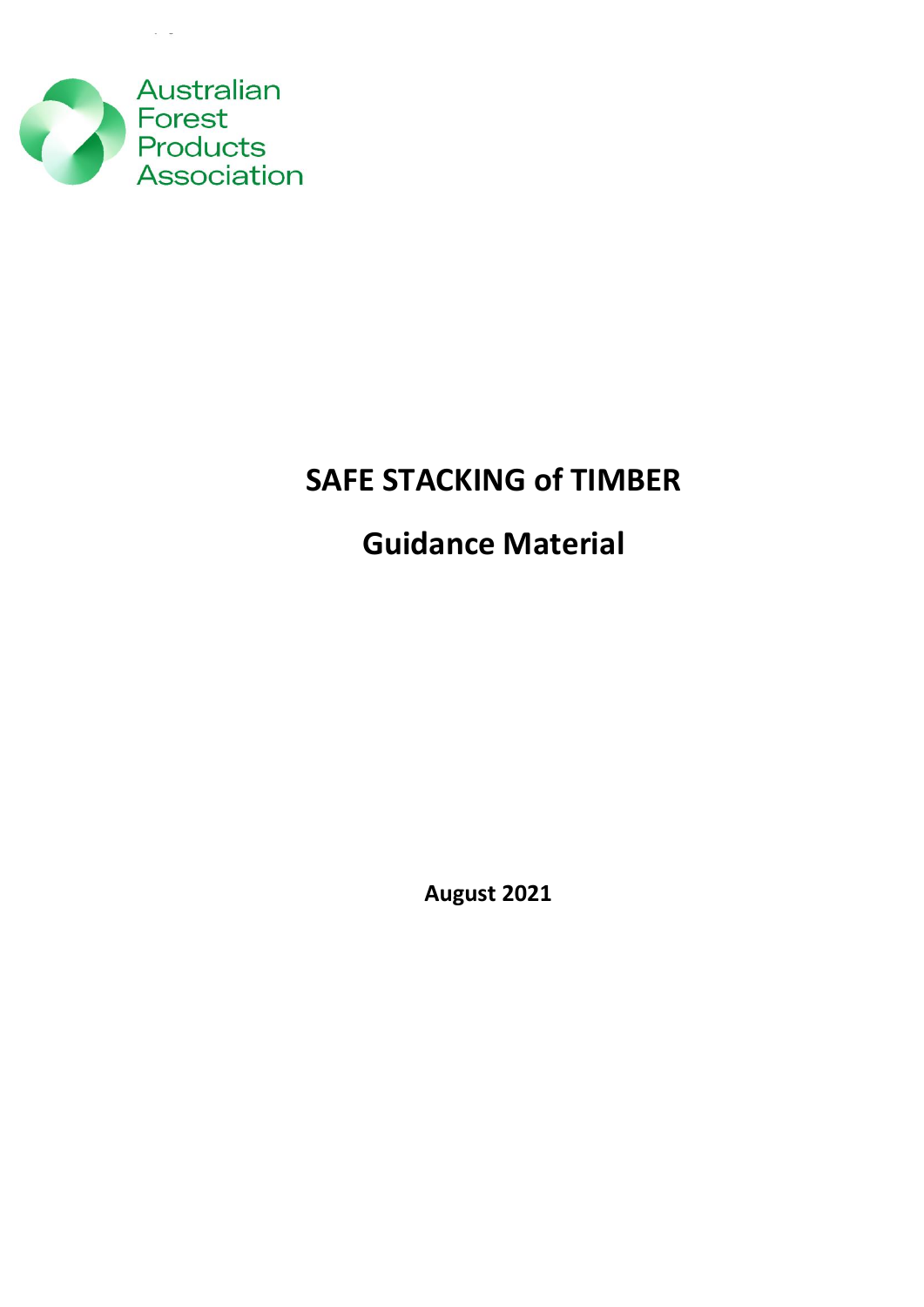Australian Forest Products Association (AFPA) has distributed this document for general guidance and it should not be construed in any way as providing legal advice or deemed representing a policy position. No part of this document should be separated or reproduced in part for any other purpose other than providing guidance in the context of the objectives outlined within the document.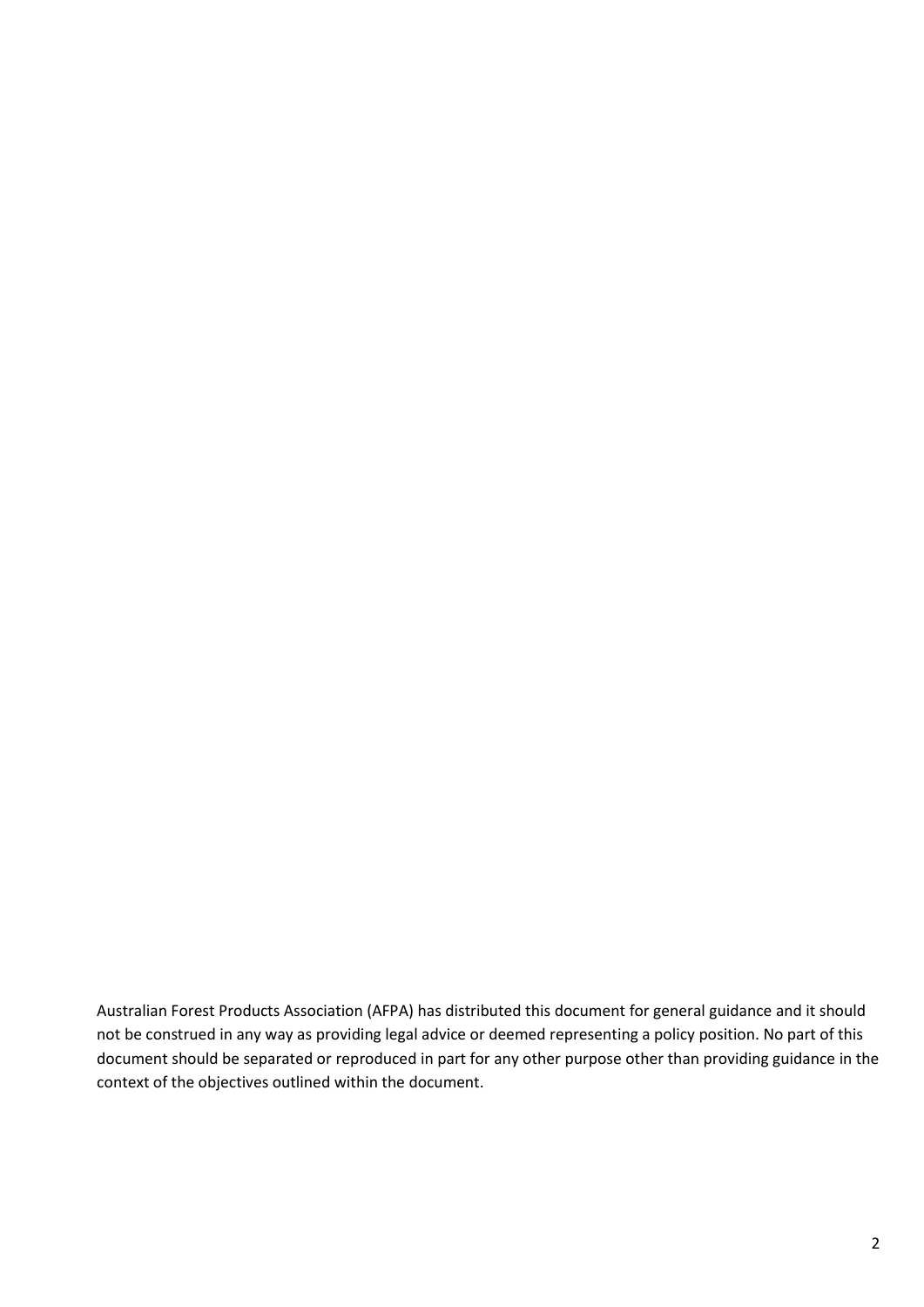### **Introduction**

Improperly stacked timber presents a danger to employees, contractors and public within the vicinity of the storage area. Unstable timber stacks can collapse or lead to falls from heights and have resulted in avoidable product and property damage and serious injuries and fatalities. All employers and employees have a role to play in adopting a cautious approach to site operational practices and ensuring a safe workplace for themselves and visitors.

Risks associated with timber stacking are commonly attributed to:

- Storage surface area being uneven or not able to sustain loads;
- Storage area not appropriately located within site and environmental limitations;
- Excessive stack height and unstable configuration;
- Stack quality and integrity;
- Interaction between mobile plant and stored product; and
- Inadequate management of stack risks.

Australian Forest Products Association (AFPA) has produced this guidance document on safe timber stacking as a practical reference for employers and employees. This guidance material applies to all timber stacks including those located in the open or under cover.

Although not mandatory, the purpose of this document is to provide general guidance in identifying and managing exposure risks associated with stacking timber. The guidance material has been developed in consultation with timber industry and safety representatives and provides a general overview of commonly adopted practices for the safe stacking of timber and reducing risks to employees, the public and others.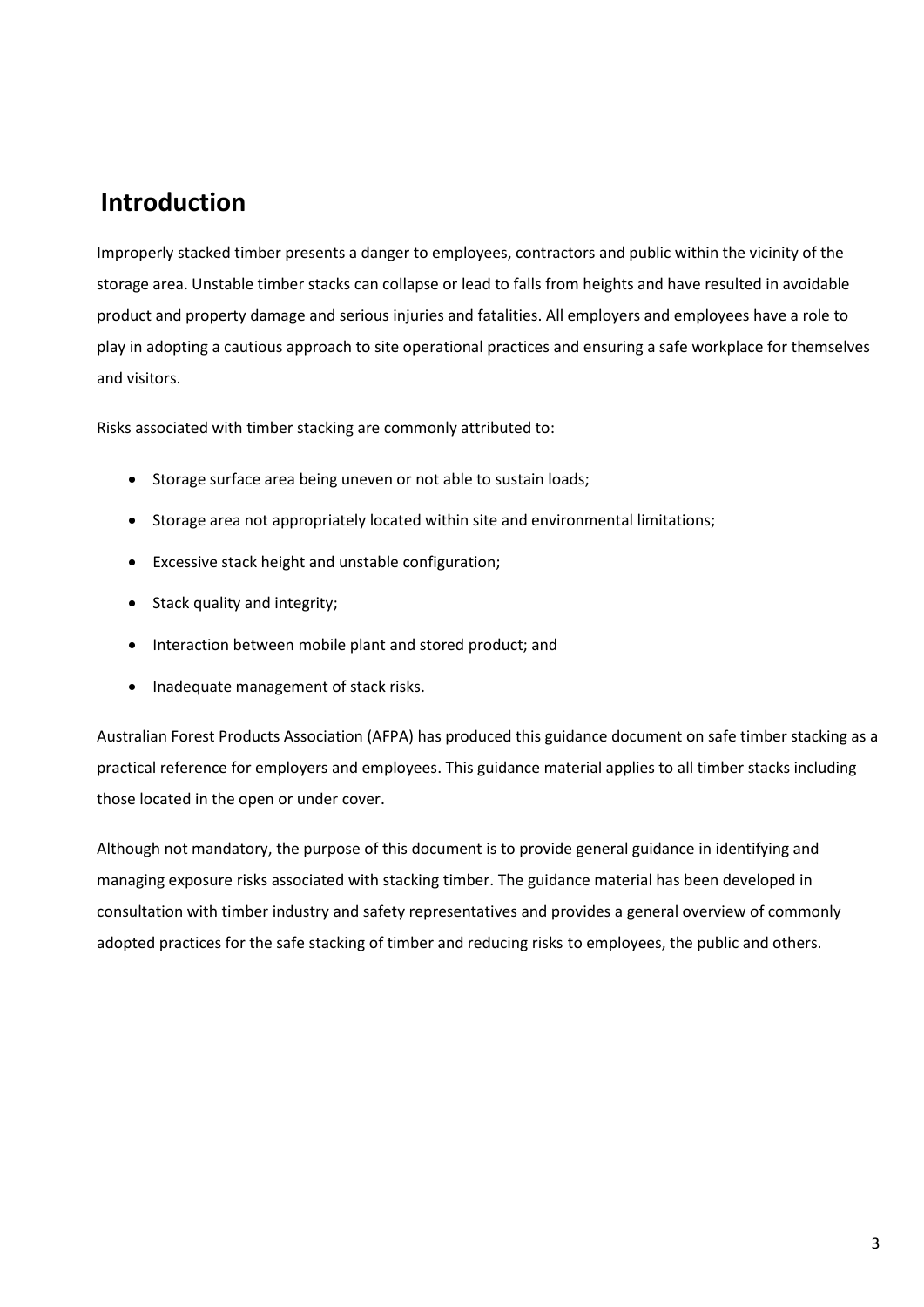## **Table of Contents**

| APPENDIX 1: FIELD GUIDE - TIMBER STACK RISK AND SUITABILITY ASSESSMENT  12 |  |
|----------------------------------------------------------------------------|--|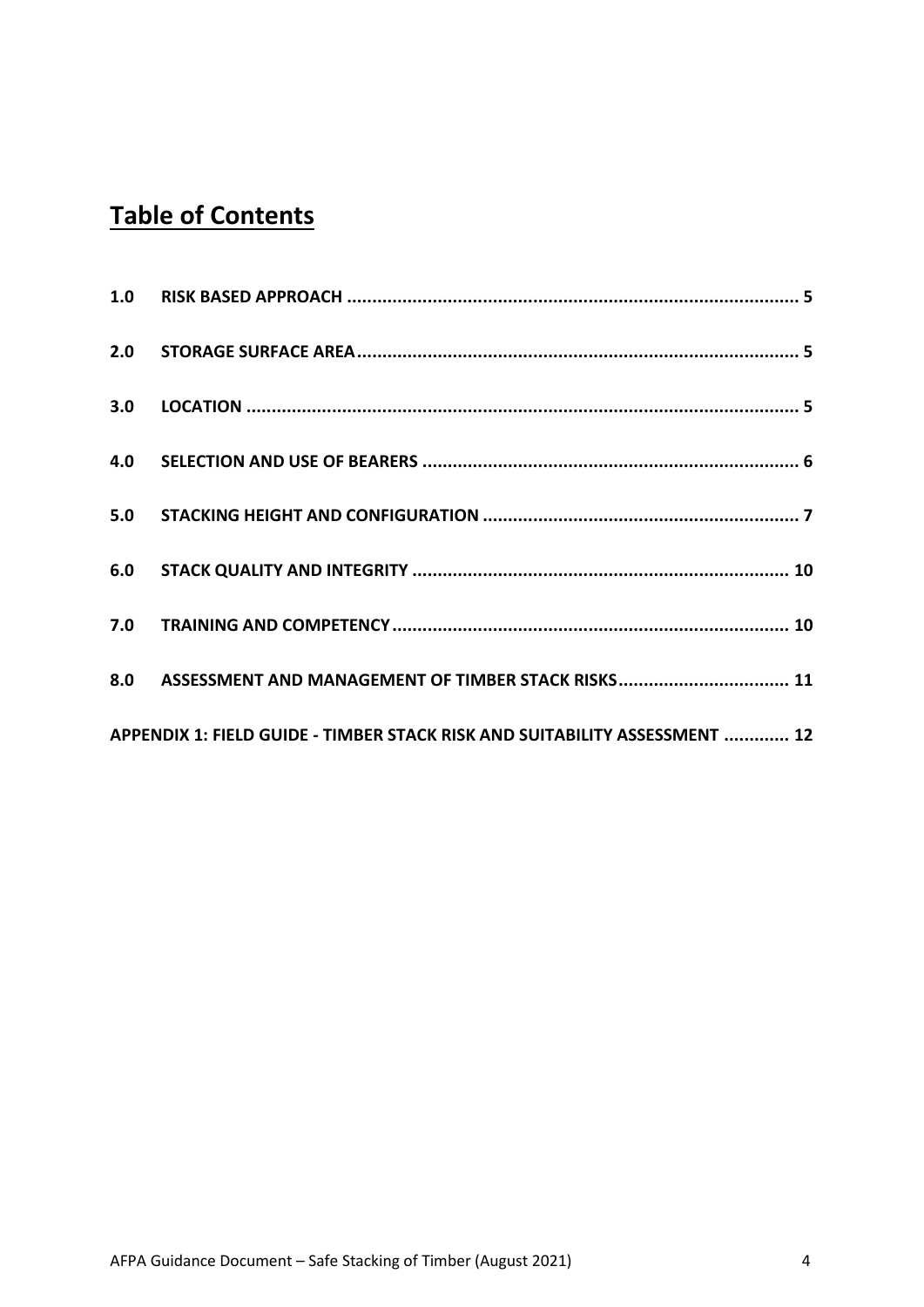#### <span id="page-4-0"></span>**1.0 Risk Based Approach**

No two sites are the same and will vary in size, configuration, operations, equipment, volume and nature of timber products etc. As such, a risk-based approach should be considered before adopting any guidance provided within this Document.

Generally, to ensure the safe stacking of timber is achieved it may be necessary to adopt higher levels of controls in situations that are not consistent with the guidance provided in the following Sections.

Managers and employees involved in timber stacking operations, should be competent and familiar with risk assessment principals so that hazards can be identified and the associated risks effectively controlled.

#### <span id="page-4-1"></span>**2.0 Storage Surface Area**

Poorly selected or maintained storage surface areas can result in ground subsiding, cracking, or being flooded any of which can compromise the stability of timber stacks. The ground surface of the timber stack storage areas should be:

- Level with only a slight slope (ideally less than 2 degrees) allowing for drainage;
- Constructed of concrete, asphalt or compacted surface areas which are considered most suitable;
- Able to manage load weights without subsidence or cracking;
- Positioned away from site locations subject to environmental factors such as flooding and high winds; and
- Periodically inspected and maintained.

#### <span id="page-4-2"></span>**3.0 Location**

Inappropriately located timber stack storage areas may pose a risk to pedestrians (i.e. site workers and visitors) and mobile plant operators (i.e. forklifts and truck drivers). The following should be considered in the selection of timber stack storage locations:

• Exclude access to general vehicle and pedestrian traffic;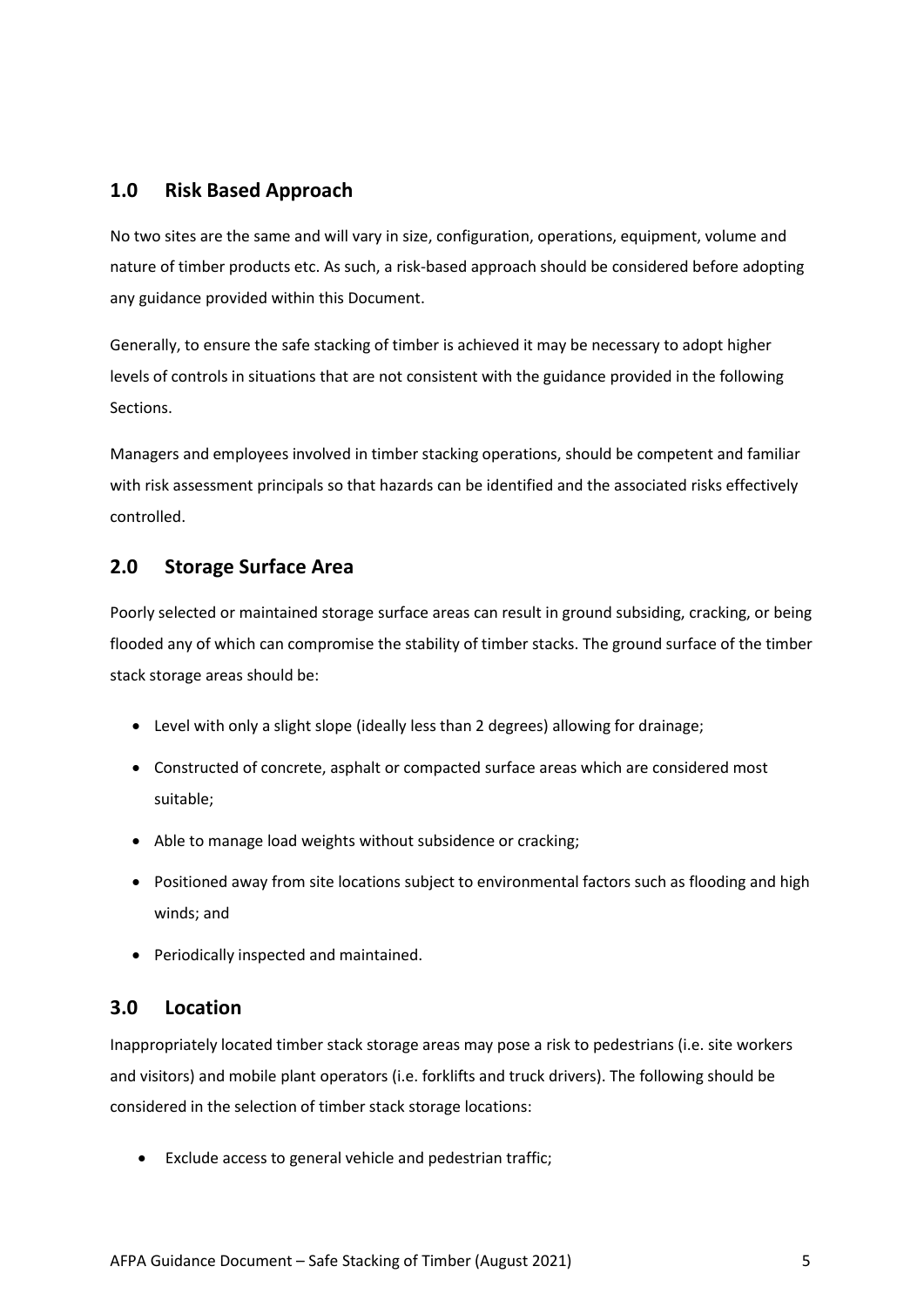- Reduce risk of collision and damaging stacks by maintaining adequate accessibility for forklifts, trucks and cranes;
- Use of exclusion barriers (i.e. bollards) to further reduce risks to workers and mobile plant operators from falling and collapsing timber;
- Maintain mobile plant traffic surfaces (i.e. keep firm and level as possible);
- Allow access for emergency response (i.e. ambulance and fire);
- Lighting and use of fixed mirrors for blind-spots;
- Location to Powerlines;
- Location to Fire suppression systems including the impairment of overhead sprinklers;
- Spacing between pack rows for employees' access for Inspections, docket reading and stocktakes;
- Distance between packs within a row to assist in avoiding pack damage from fork tine protrusion or impact;
- Location to boundaries and the risk to public; and
- Positioning away from neighbours, boundaries or public access areas.

#### <span id="page-5-0"></span>**4.0 Selection and use of Bearers**

The use of damaged or poorly selected and positioned bearers can lead to deformation of timber and instability of stacks. The following considerations should be applied in the use of bearers for supporting timber stacks:

- Bearers should be straight, similar in length, and thickness and width;
- The length of bearers should be identical to the width of the timber stack;
- Bearers may be timber, concrete, or steel and must be able to withstand the weight of the timber stack;
- Bearers should be sufficient in number and proportionally placed along the timber stack to prevent deformation that may lead to stack instability; and
- Bearers should be inspected and either maintained for serviceable condition or replaced.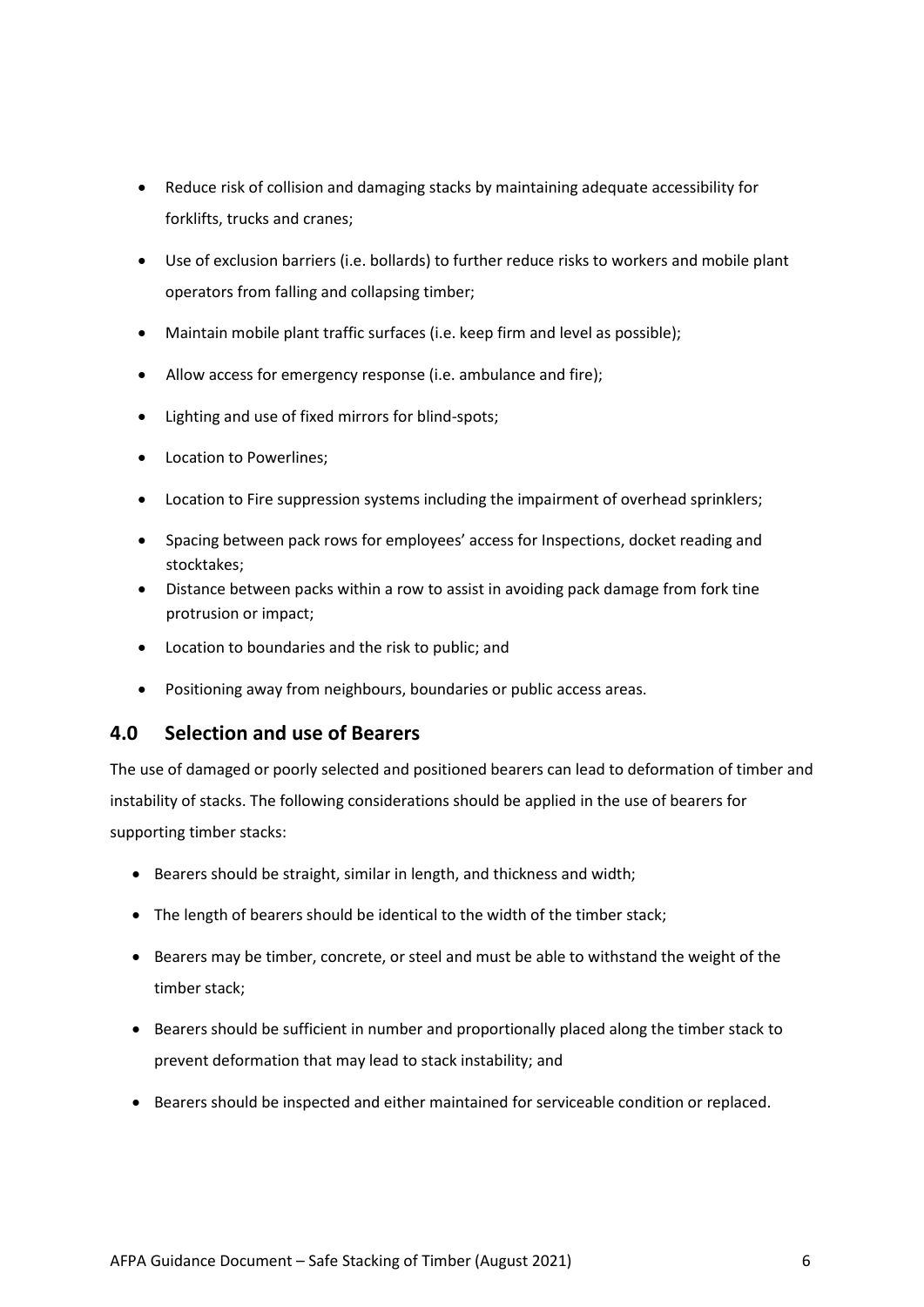#### <span id="page-6-0"></span>**5.0 Stacking Height and Configuration**

Limiting the height and controlling the configuration of timber stacks reduces the risk of falls and collapse due to structural instability, impacts from mobile plants and external forces such as wind. As a general rule, height to base ratio of 4:1 should be the maximum applied under optimal storage surface area and location conditions.

Timber stacks should be square or rectangular in configuration with the centres of gravity directly in line with the bottom pack (see Figure 1). There should be no 'staggered' or 'offset' timber between vertically stacked stacks (see Figure 2). Timber stacks comprising of variable lengths should be configured so that longer stacks are always below shorter stacks and aligned with a common flush edge on one side (see Figure 2).

A risk-based approach should be adopted in either increasing or reducing timber stack heights from the 4:1 ratio with consideration to block stacking, indoor and outdoor storage, uneven surface levels, site area limitations, mobile plant access and reach capacity; pedestrian walkways, existing overhead structures and potential for adverse environmental conditions.

Block stacking can provide a space saving option and generally is lower in potential of toppling. Depending on the ability of a forklift to directly access the second stack of a block stack a risk-based approach can be adopted in increasing the height to base ratio of 4:1 – however, ratios of 6:1 and 5:1 for high and medium load bearing surfaces respectively should not be exceeded. The method of removal of a timber stack from a block stack is important to maintain a safe configuration. The difference between the front facing stack to that of the second timber stack must not exceed a ratio of 2:1 (see Figure 3).

Where a designated walkway is directly behind an individual timber stack or block stack, a maximum height of less than 1.6m should be maintained to ensure safe visibility between forklift driver and pedestrians (see Figure 4).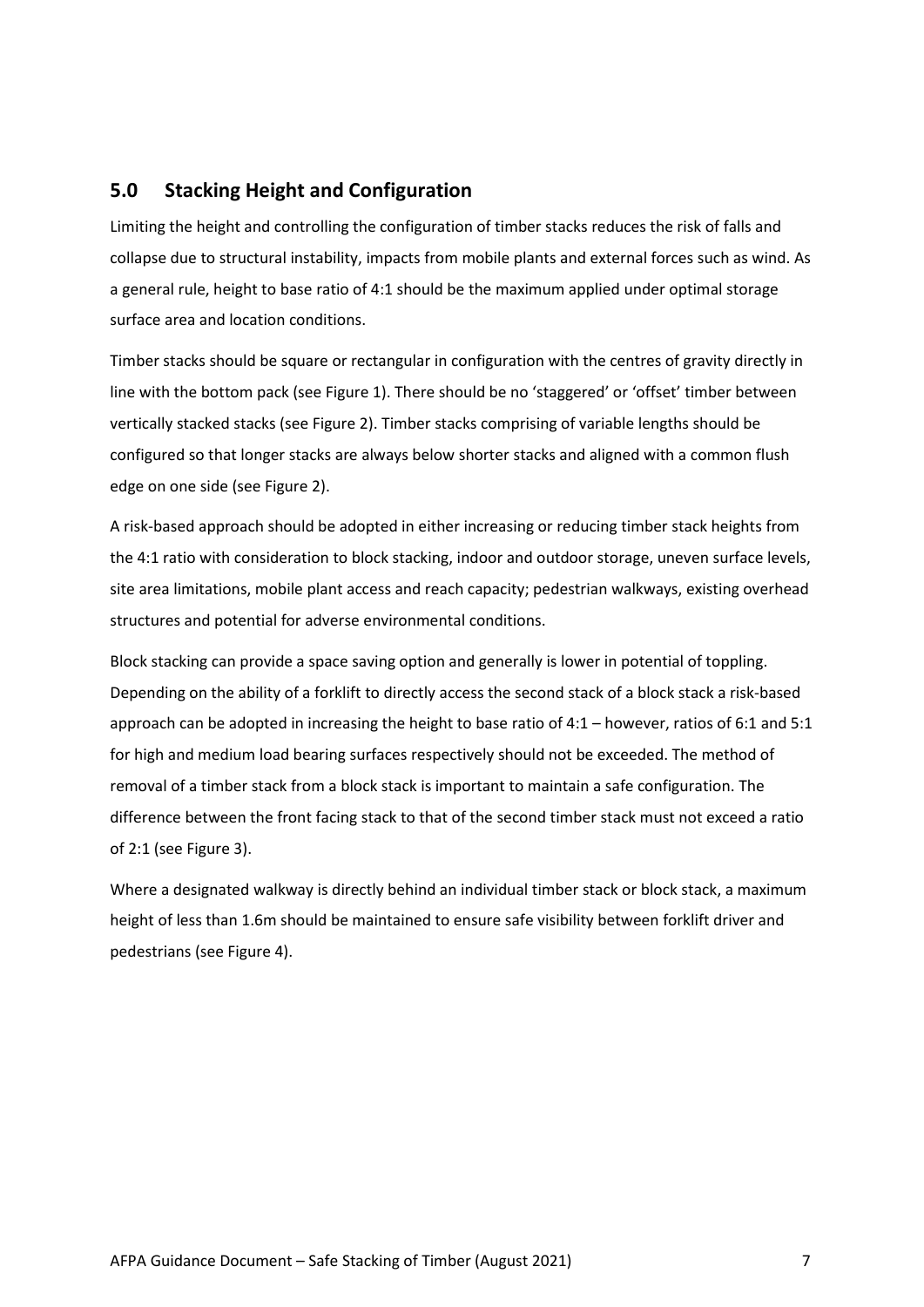**Figure 1: Well configured timber stacks**



**Figure 2: Avoid staggering or offsetting stacking of timber**

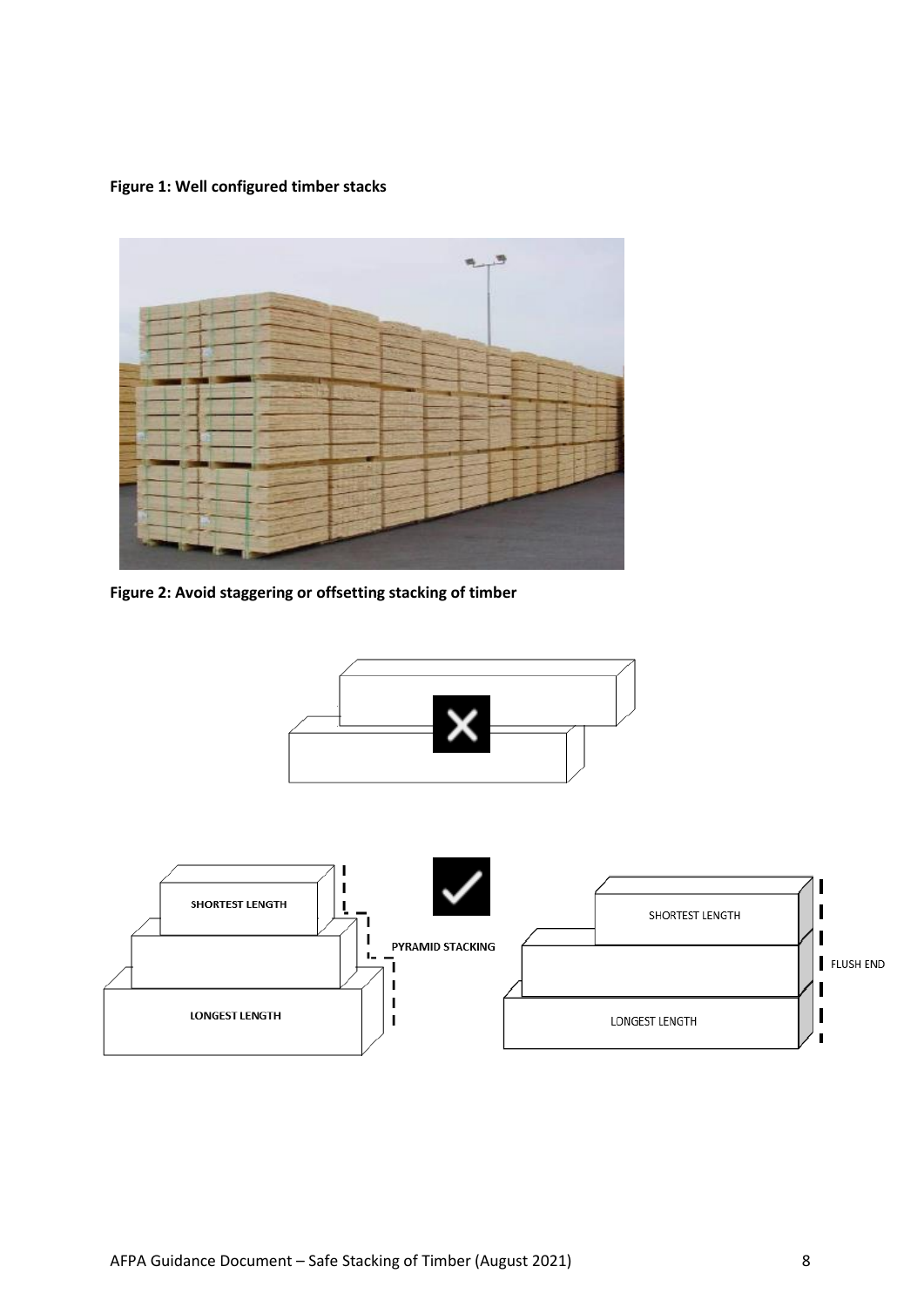#### **Figure 3: Removing Timber Stacks from Block Stacks**

Note: This only applies if the second timber stack **is** accessible by a forklift

|               |                |    |    |  | -------                              | 6:1 |
|---------------|----------------|----|----|--|--------------------------------------|-----|
| Order of Pack |                | 2  | 10 |  |                                      |     |
| removal       |                | 3  | 11 |  | $\cdots \cdots \cdots \cdots \cdots$ | 4:1 |
|               |                | 9  |    |  |                                      |     |
|               | 4              | 12 |    |  |                                      |     |
|               | 5              |    |    |  |                                      |     |
|               | 6              |    |    |  |                                      |     |
|               | $\overline{7}$ |    |    |  |                                      |     |
|               | 8              |    |    |  |                                      |     |

#### **Figure 4: Maintaining Safe Visibility between Forklifts and Pedestrians**

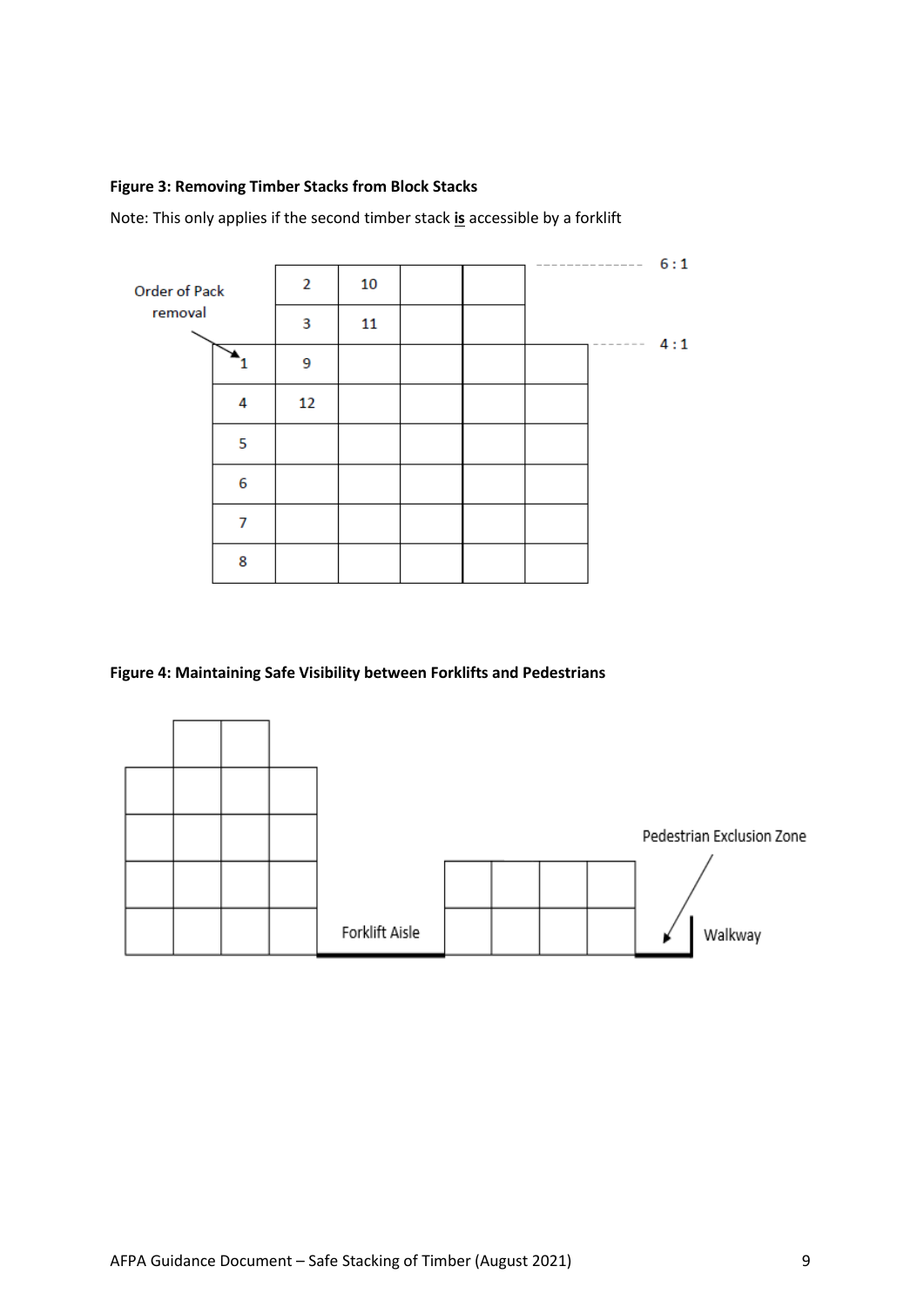#### <span id="page-9-0"></span>**6.0 Stack Quality and Integrity**

Site managers and supervisors are to ensure in accordance with the intent of this guide, that all products are packaged with sufficient tension to maintain integrity of the stack. Periodic inspection shall be undertaken to identify any deficiencies in the banding/strapping (i.e. loose bands and loss of pack shape) and packs should be re-strapped if straps are loose.

Damaged timber stacks may no longer be geometrically suitable and should be isolated from stack storage areas until any damaged timber, bands, straps, clips, or buckles can be replaced. Forklift operators should not stack packs that are damaged, unstable, or poorly packed.

Timber stack storage areas are often in open areas exposed to the elements and changes in temperature, moisture, sun, and wind can alter the product's moisture content and stability. The option of wrapping timber stacks prevents exposure to variable weather conditions while providing additional lateral restraint and highlighting damaged areas arising from handling of the stacked materials.

#### <span id="page-9-1"></span>**7.0 Training and Competency**

Providing workers with training and guidance in the safe stacking of timber will reduce the likelihood of incidents resulting in harm or fatality. Employers should ensure everyone involved in timber stacking operations are competent to do so. A competent person is one who has the necessary knowledge and skills to carry out the task, acquired through qualification, training or experience in the following tasks:

- Operation of mobile plant and truck driving;
- Assessing the suitability of ground surface;
- Effective and safe layout and housekeeping of stacking locations;
- Bearer selection and placement;
- Safe use and maintenance of timber stacking tools / equipment;
- Selection and use of PPE and safe-working rules around timber stacks;
- Safe stacking heights and configuration for undercover and open storage;
- Hazard identification including the reporting of collapsed / partially stacks requiring reassembly or isolation; and
- Emergency procedures including fire and severe stack collapses.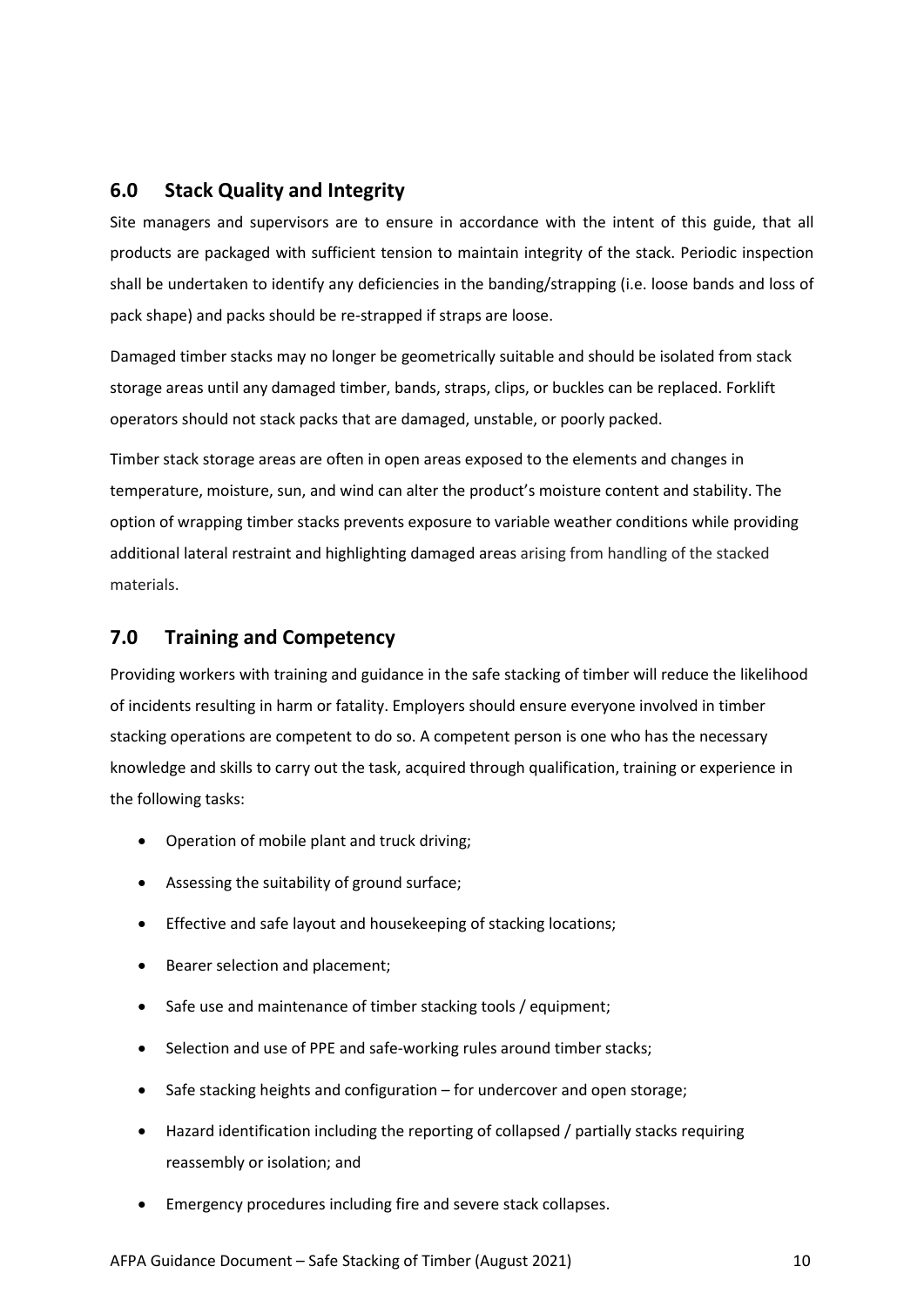#### <span id="page-10-0"></span>**8.0 Assessment and Management of Timber Stack Risks**

Appendix 1 provides a field checklist for assessing the risks and suitability of timber stacking against information provided in this guide. If any of the assessments results in a 'No', a comment on the issue of concern and level of corrective action can be documented for verifiable completion. This assessment could be undertaken on a regular basis or immediately after any timber stacking incident.